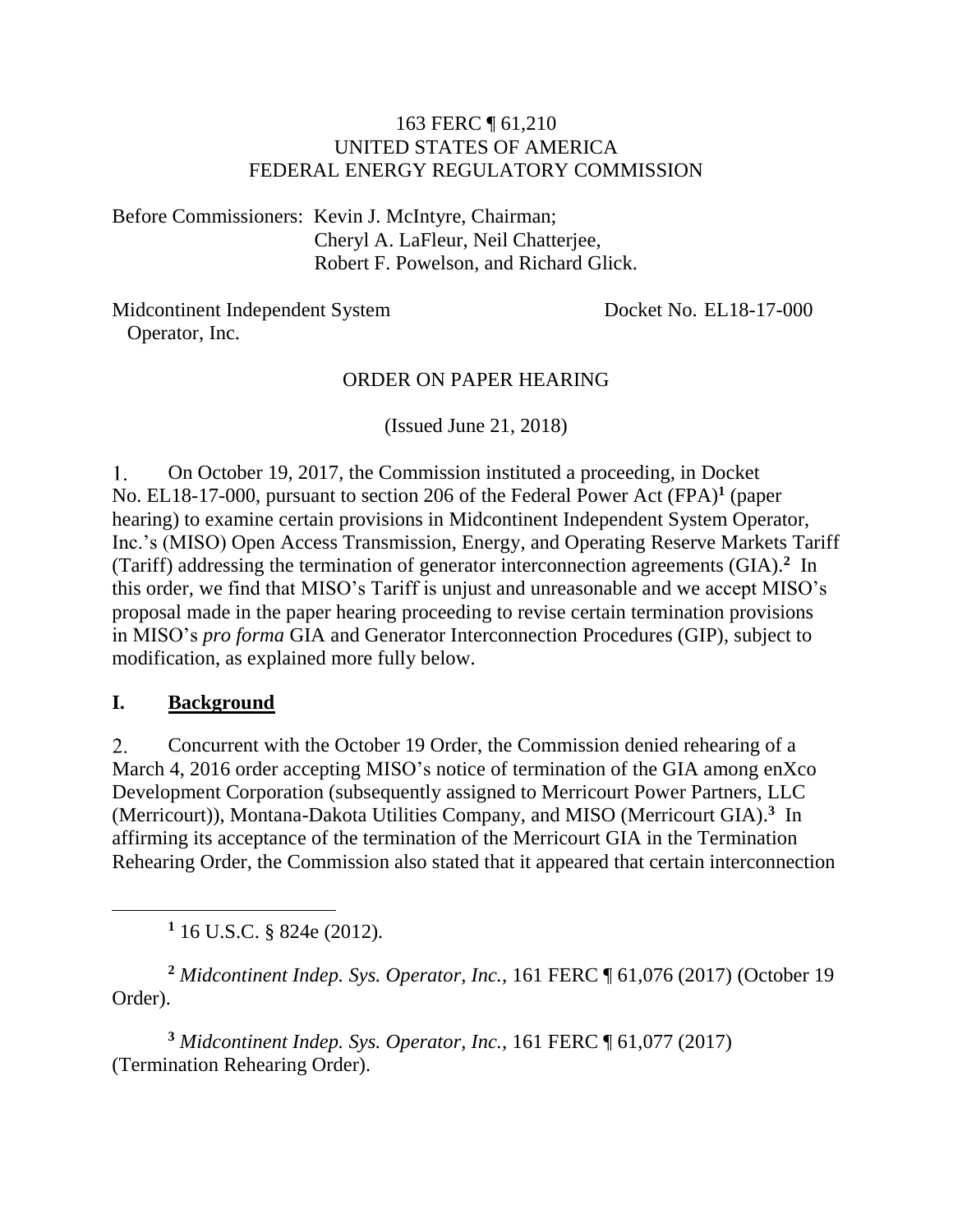termination provisions in MISO's Tariff may conflict. To address these potential conflicts, the Commission instituted the instant section 206 paper hearing proceeding in the October 19 Order.**<sup>4</sup>** In the October 19 Order, the Commission found that MISO's Tariff may be unjust, unreasonable, or unduly discriminatory or preferential because of inconsistencies between Section 4.4.4 of MISO's GIP and Article 2.3.1 of MISO's *pro forma* GIA. The currently effective Section 4.4.4 of MISO's GIP and Article 2.3.1 of MISO's *pro forma* GIA provide as follows:

#### MISO GIP Section 4.4.4

After entering the Definitive Planning Phase any extension by Interconnection Customer to the In-Service Date or Commercial Operation Date of the Generating Facility shall be deemed a Material Modification except that the Transmission Provider will not unreasonably withhold approval of an Interconnection Customer's proposed change in the In-Service Date or Commercial Operation Date of the Generating Facility if that change is the result of either (a) a change in milestones by another party to the GIA, (b) a change in a higher-queued Interconnection Request, or (c) delays in the completion of the Definitive Planning Phase Interconnection Studies, provided that in any case, these changes do not exceed three years beyond the original Commercial Operation Date or In-Service Date and the expected In-Service Date of the Generating Facility is no later than the process window for the Transmission Provider's Definitive Planning Phase period, unless Interconnection Customer demonstrates that engineering, permitting and construction of the Generating Facility will take longer than the process window for the Transmission Provider's Definitive Planning Phase period. A change to either of these dates that exceeds three years from the date in the original Interconnection Request is a Material Modification.

#### MISO GIA Article 2.3.1

This GIA may be terminated by Interconnection Customer after giving Transmission Provider and Transmission Owner ninety (90) Calendar Days advance written notice or by Transmission Provider if the Generating Facility or a portion of the Generating Facility fails to achieve Commercial Operation for three (3) consecutive years following the Commercial Operation Date, or has ceased Commercial Operation for three (3) consecutive years, beginning with the last date of Commercial Operation for the Generating Facility, after giving Interconnection Customer ninety (90) Calendar Days advance written notice. Where only a portion of the Generating Facility fails to achieve Commercial Operation

**<sup>4</sup>** Termination Rehearing Order, 161 FERC ¶ 61,077 at P 13.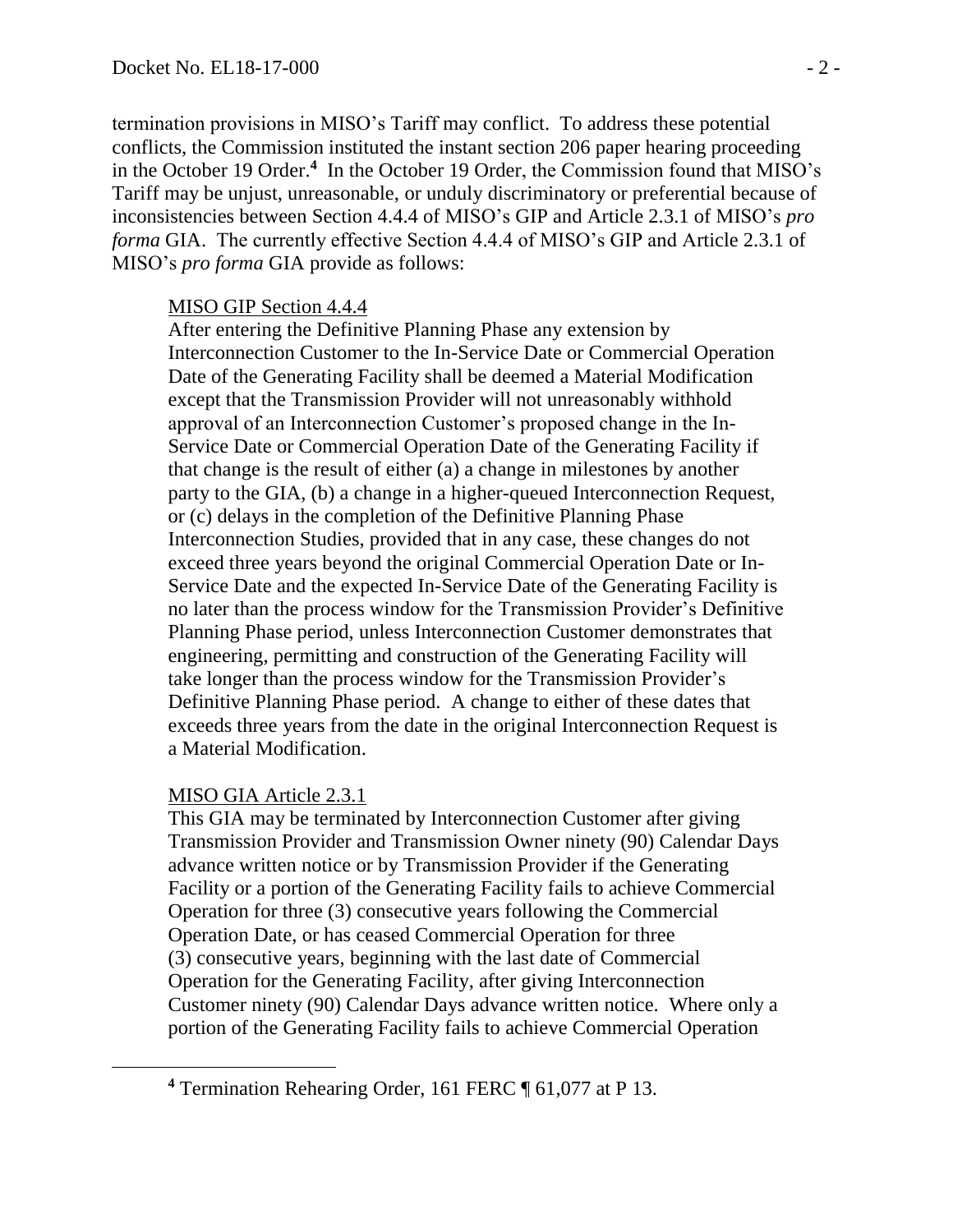for three (3) consecutive years following the Commercial Operation Date, Transmission Provider may only terminate that portion of the GIA. The Generating Facility will not be deemed to have ceased Commercial Operation for purposes of this Article 2.3.1 if Interconnection Customer can document that it has taken other significant steps to maintain or restore operational readiness of the Generating Facility for the purpose of returning the Generating Facility to Commercial Operation as soon as possible.

 $3<sub>1</sub>$ In the October 19 Order, the Commission determined that a potential conflict existed between the two provisions.<sup>5</sup> The Commission explained that an interconnection customer's ability to extend its commercial operation date (COD)**<sup>6</sup>** by up to three years without risk of MISO seeking termination under Article 2.3.1 of MISO's *pro forma* GIA conflicted with Section 4.4.4 of MISO's GIP, which provided that any extension to the COD – apart from the narrow circumstances identified in that provision – was a material modification (i.e., a significant change to an interconnection request rendering it withdrawn from the interconnection queue).<sup>7</sup> In a deficiency response in its 2012 queue reform proceeding, MISO claimed that the two provisions did not conflict because Section 4.4.4 of the GIP applied before the execution of a GIA, while Article 2.3.1 of the *pro forma* GIA applied after the execution of a GIA. In the October 19 Order, however, the Commission found that MISO's response did not adequately explain the distinction between the two provisions and was also inconsistent with MISO's subsequent termination actions. Moreover, the Commission explained that the permissive nature of MISO's right to seek to terminate a GIA pursuant to Article 2.3.1 of the *pro forma* GIA for any extensions beyond three years of the COD was also at odds with Section 4.4.4's

**<sup>7</sup>** Further, Section 4.4.4 provides that in any event, all extensions beyond three years are material modifications.

**<sup>5</sup>** October 19 Order, 161 FERC ¶ 61,076 at P 10. The history of the applicable Tariff provisions is discussed in the October 19 Order. *Id*. PP 3-9.

**<sup>6</sup>** Per MISO's Tariff, the "Commercial Operation Date (COD) of a unit shall mean the date on which the Generating Facility commences Commercial Operation as agreed by the Parties pursuant to Appendix E to the Generator Interconnection Agreement." Additionally, the "In-Service Date (ISD) shall mean the date upon which Interconnection Customer reasonably expects it will be ready to begin use of the Transmission Owner's Interconnection Facilities to obtain back feed power." MISO Tariff, Attachment X, Section 1.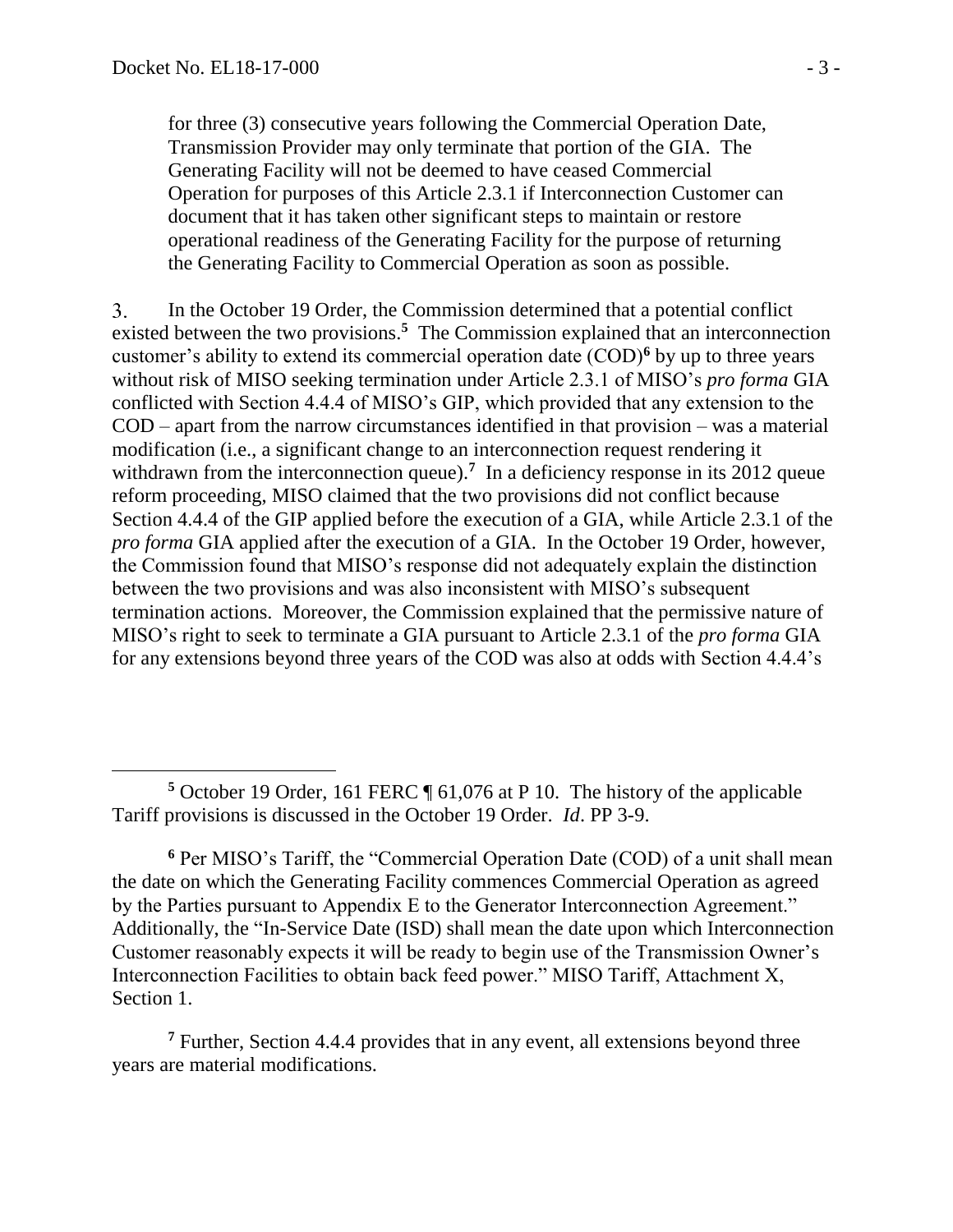requirement that any extension that exceeds three years from the date in the original interconnection request is a material modification.**<sup>8</sup>**

 $4.$ Accordingly, the Commission instituted the instant section 206 proceeding to examine whether MISO should revise Article 2.3.1 of its *pro forma* GIA and Section 4.4.4 of its GIP to build consistency between the provisions. The Commission stated that it intended that the revisions required in response to the proceeding will "eliminate ambiguity regarding the circumstances in which an interconnection customer is entitled to a COD extension beyond three years from the original COD, as well as MISO's obligation to seek to terminate a GIA in a not unduly discriminatory fashion."**<sup>9</sup>**

5. Specifically, the Commission suggested that Section 4.4.4 of the GIP should be revised to reference Article 2.3.1 of the *pro forma* GIA and allow that once a GIA is executed or filed unexecuted, a three-year period from the COD should lapse before MISO seeks to terminate the GIA. The Commission stated that once that three-year period lapses, MISO *must* seek to terminate a GIA, except in the limited circumstance that an interconnection request would be served by a contingent network upgrade with an in-service date that is farther out than the COD otherwise permitted by the Tariff. The Commission stated that MISO may explain if it believes that other circumstances warrant a general exception to the requirement that MISO seek to terminate a GIA beyond three years from the original COD, and if so, should propose appropriate revisions to its GIP and/or *pro forma* GIA. **10**

6. Similarly, the Commission suggested that Article 2.3.1 of the *pro forma* GIA should be revised to note the limited circumstance in which an interconnection customer may extend the COD in its GIA when it failed to timely reach commercial operation, i.e., an interconnection request that MISO has determined is served by a contingent network upgrade with an in-service date beyond the COD otherwise permitted by the Tariff.**<sup>11</sup>** The Commission added that, if MISO believed that other circumstances warranted a general exception to the requirement that MISO seek to terminate a GIA beyond three years from the original COD, it should include corresponding revisions to Article 2.3.1 of the *pro forma* GIA noting these circumstances.**<sup>12</sup>** Additionally, the Commission stated

**9** *Id*. P 13.

- **<sup>10</sup>** *Id.* P 11.
- $11$  *Id.* P 12.
- **<sup>12</sup>** *Id*.

**<sup>8</sup>** October 19 Order, 161 FERC ¶ 61,076 at P 10.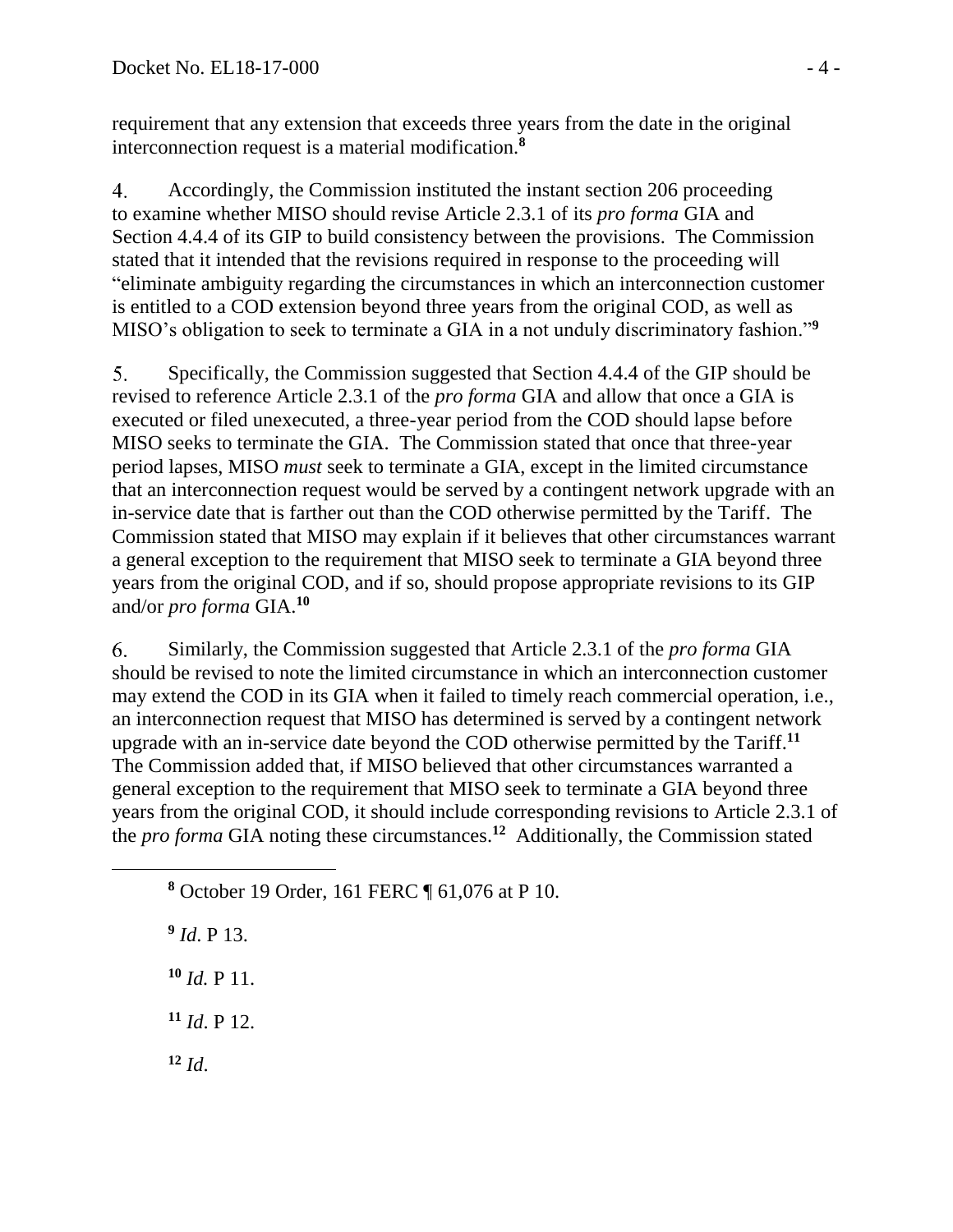that to the extent an interconnection customer believed relief from the COD deadline was appropriate, it could seek waiver of the applicable Tariff provision or submit a complaint pursuant to section 206 of the FPA. **13**

### **II. Notice of Paper Hearing and Interventions**

7. Notice of the initiation of the paper hearing was published in the *Federal Register*, 82 Fed. Reg. 49,606 (2017), with interventions due on or before November 9, 2017. Timely motions to intervene were filed by: Apex Clean Energy Management, LLC; MidAmerican Energy Company; Consumers Energy Company; EDF Renewable Energy, Inc. (EDF); E.ON Climate & Renewables North America, LLC (E.ON); MISO Transmission Owners; **<sup>14</sup>** and jointly by Invenergy Wind Development North America LLC, Invenergy Solar Development North America LLC, Invenergy Thermal Development LLC, and Invenergy Storage Development LLC.

8. On November 14, 2017, MISO filed a motion to intervene out-of-time. On November 15, 2017, GenOn Energy Management, LLC and NRG Power Marketing LLC jointly filed a motion to intervene out-of-time. On November 17, 2017, ALLETE, Inc. filed a motion to intervene. On November 21, 2017, NextEra Energy Resources, LLC

**<sup>13</sup>** *Id.* P 13.

 $\overline{a}$ 

**<sup>14</sup>** MISO Transmission Owners for this filing consist of: Ameren Services Company, as agent for Union Electric Company, Ameren Illinois Company and Ameren Transmission Company of Illinois; American Transmission Company LLC; Big Rivers Electric Corporation; Central Minnesota Municipal Power Agency; City Water, Light & Power (Springfield, IL); Cleco Power LLC; Cooperative Energy; Dairyland Power Cooperative; Duke Energy Business Services, LLC for Duke Energy Indiana, LLC; East Texas Electric Cooperative; Entergy Arkansas, Inc.; Entergy Louisiana, LLC; Entergy Mississippi, Inc.; Entergy New Orleans, Inc.; Entergy Texas, Inc.; Great River Energy; Hoosier Energy Rural Electric Cooperative, Inc.; Indiana Municipal Power Agency; Indianapolis Power & Light Company; International Transmission Company ; ITC Midwest LLC; Michigan Electric Transmission Company, LLC; MidAmerican Energy Company; Minnesota Power (and its subsidiary Superior Water, L&P); Montana-Dakota Utilities Co.; Northern Indiana Public Service Company; Northern States Power Company, a Minnesota corporation, and Northern States Power Company, a Wisconsin corporation, subsidiaries of Xcel Energy Inc.; Northwestern Wisconsin Electric Company; Otter Tail Power Company; Prairie Power Inc.; Southern Illinois Power Cooperative; Southern Indiana Gas & Electric Company ; Southern Minnesota Municipal Power Agency; Wabash Valley Power Association, Inc.; and Wolverine Power Supply Cooperative, Inc.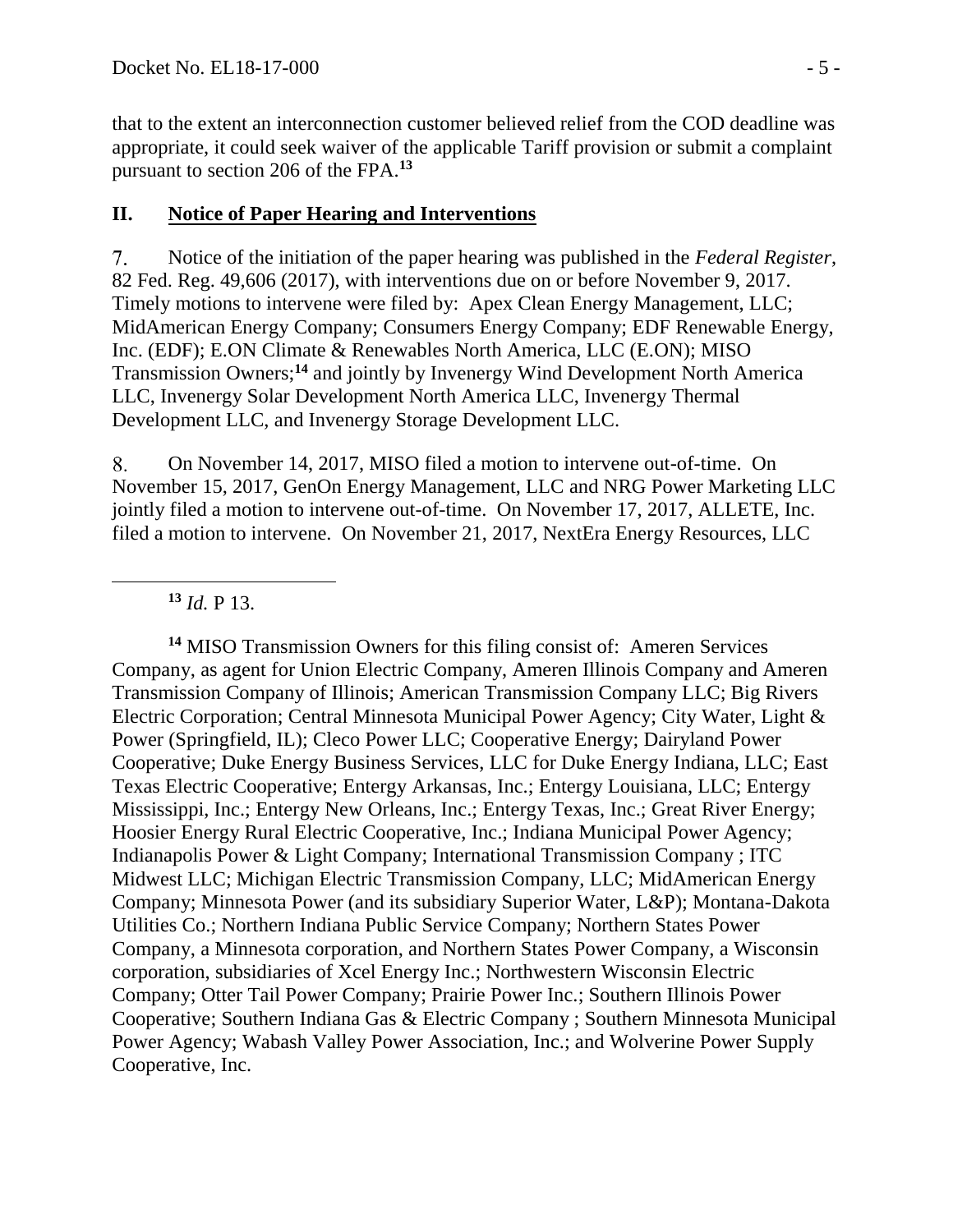filed a motion to intervene out-of-time. On November 27, 2017, EDP Renewables North America LLC filed a motion to intervene out-of-time.

### **III. Paper Hearing**

9. Initial briefs were filed on November 27, 2017 by MISO and jointly by EDF and E.ON. Reply briefs were filed on December 18, 2017 by MISO and jointly by EDF and E.ON.

# **A. Initial Briefs**

10. With regard to exceptions to the requirement to seek to terminate a GIA for any extension beyond three years of the COD, MISO proposes to revise Section 4.4.4 of the GIP "in line with the Commission's preliminary findings in the October 19 Order."**<sup>15</sup>** MISO states that, at this time, there are no circumstances outside of those it proposes (i.e., relating to contingent network upgrades) that warrant another general exception to the requirement that MISO terminate a GIA beyond three years from the original COD.**<sup>16</sup>** MISO also proposes to revise Section 4.4.4 of the GIP to make clear that a permissible extension should apply to both the in-service date and the COD.**<sup>17</sup>**

11. MISO's proposed revisions to GIP Section 4.4.4 are as follows:

After entering the Definitive Planning Phase any extension by Interconnection Customer to the In-Service Date or Commercial Operation Date of the Generating Facility shall be deemed a Material Modification except that the Transmission Provider will not unreasonably withhold approval of an Interconnection Customer's proposed change in the In-Service Date or Commercial Operation Date of the Generating Facility if that change is the result of either (a) a change in milestones by another party to the GIA, (b) a change in a higher-queued Interconnection Request, or (c) delays in the completion of the Definitive Planning Phase Interconnection Studies, or (d) Interconnection Customer demonstrates that engineering, permitting and construction of the Generating Facility will take longer than the process window for the Transmission Provider's Definitive Planning Phase period. Where such exceptions apply, extensions to the Commercial Operation Date or In-Service Date shall provided that in any case, these changes do not exceed three years beyond the original

**<sup>16</sup>** *Id*. at 12 n.50.

 $17$  *Id.* 

**<sup>15</sup>** MISO Initial Brief at 11.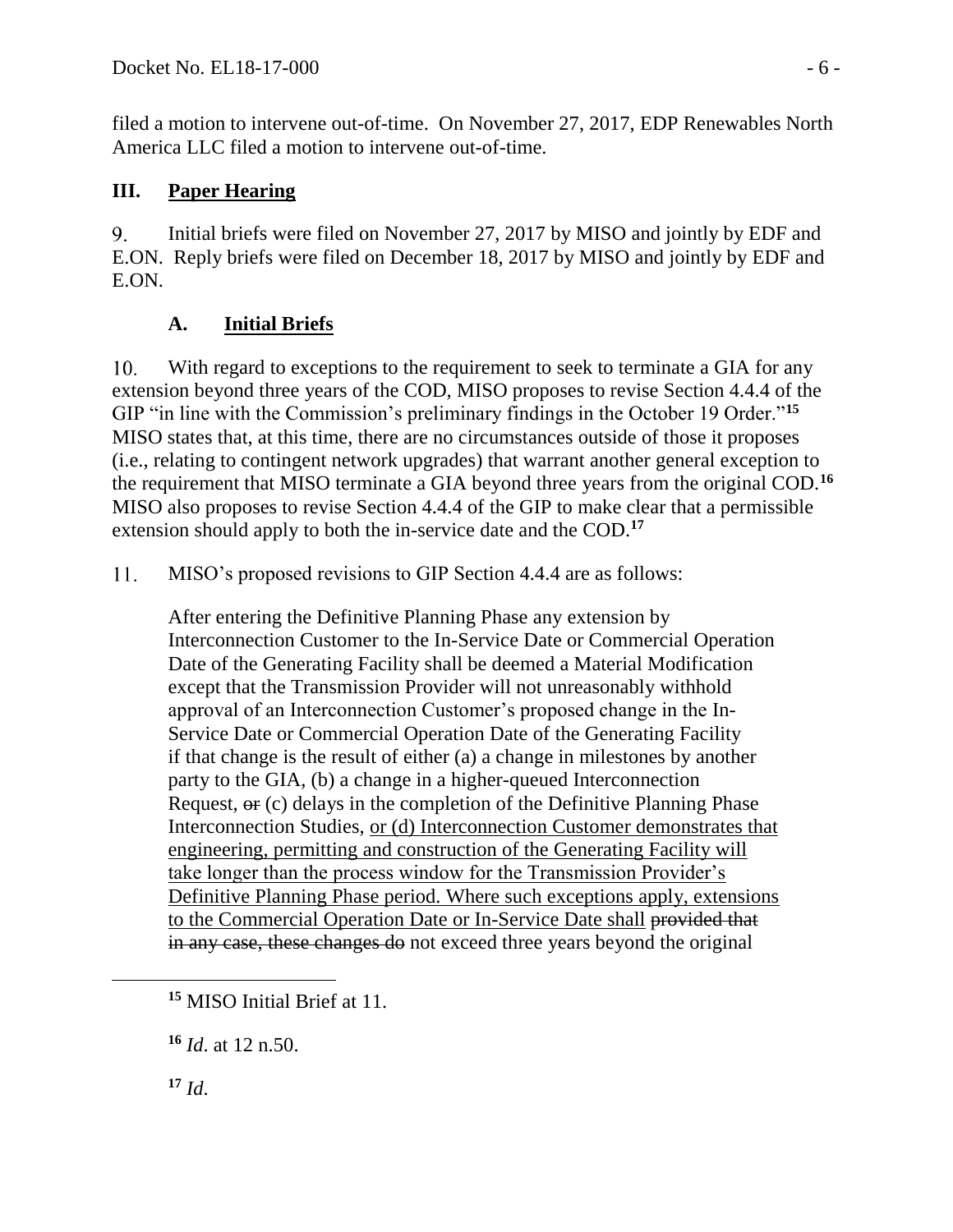Commercial Operation Date or In-Service Dateand the expected In-Service Date of the Generating Facility is no later than the process window for the Transmission Provider's Definitive Planning Phase period, unless Interconnection Customer demonstrates that engineering, permitting and construction of the Generating Facility will take longer than the process window for the Transmission Provider's Definitive Planning Phase period. A change to either of these dates that exceeds three years from the date in the original Interconnection Request is a Material Modification. At the completion of the Definitive Planning Phase, the Commercial Operation Date shall be set forth in a GIA. Once that GIA is executed or filed unexecuted, consistent with Article 2.3.1 of the GIA, the three-year extension period provided in this Section 4.4.4 must lapse before Transmission Provider may seek to terminate the GIA for failure to achieve Commercial Operation by the Commercial Operation Date. Notwithstanding the foregoing, in the limited circumstance that the Interconnection Request is served by a contingent Network Upgrade with an in-service date that is farther out than the Commercial Operation Date permitted under this Section 4.4.4, Transmission Provider may only terminate the GIA for failure to achieve Commercial Operation by that later inservice date of the contingent Network Upgrade.

 $12.$ Regarding revisions to Article 2.3.1 of its *pro forma* GIA, MISO proposes "language [that] restates almost verbatim the Commission's recommended revision" to go toward the end of Article 2.3.1.**<sup>18</sup>** MISO's proposed revisions to Article 2.3.1 are as follows:

This GIA may be terminated by Interconnection Customer after giving Transmission Provider and Transmission Owner ninety (90) Calendar Days advance written notice or by Transmission Provider if the Generating Facility or a portion of the Generating Facility fails to achieve Commercial Operation for three (3) consecutive years following by the Commercial Operation Date established in accordance with Section 4.4.4 of Attachment X, including any extension provided thereunder, or has ceased Commercial Operation for three (3) consecutive years, beginning with the last date of Commercial Operation for the Generating Facility, after giving Interconnection Customer ninety (90) Calendar Days advance written notice. Where only a portion of the Generating Facility fails to achieve Commercial Operation for three (3) consecutive years following by the Commercial Operation Date established in accordance with Section 4.4.4 of Attachment X, including any extension provided thereunder,

**<sup>18</sup>** *Id.* at 13.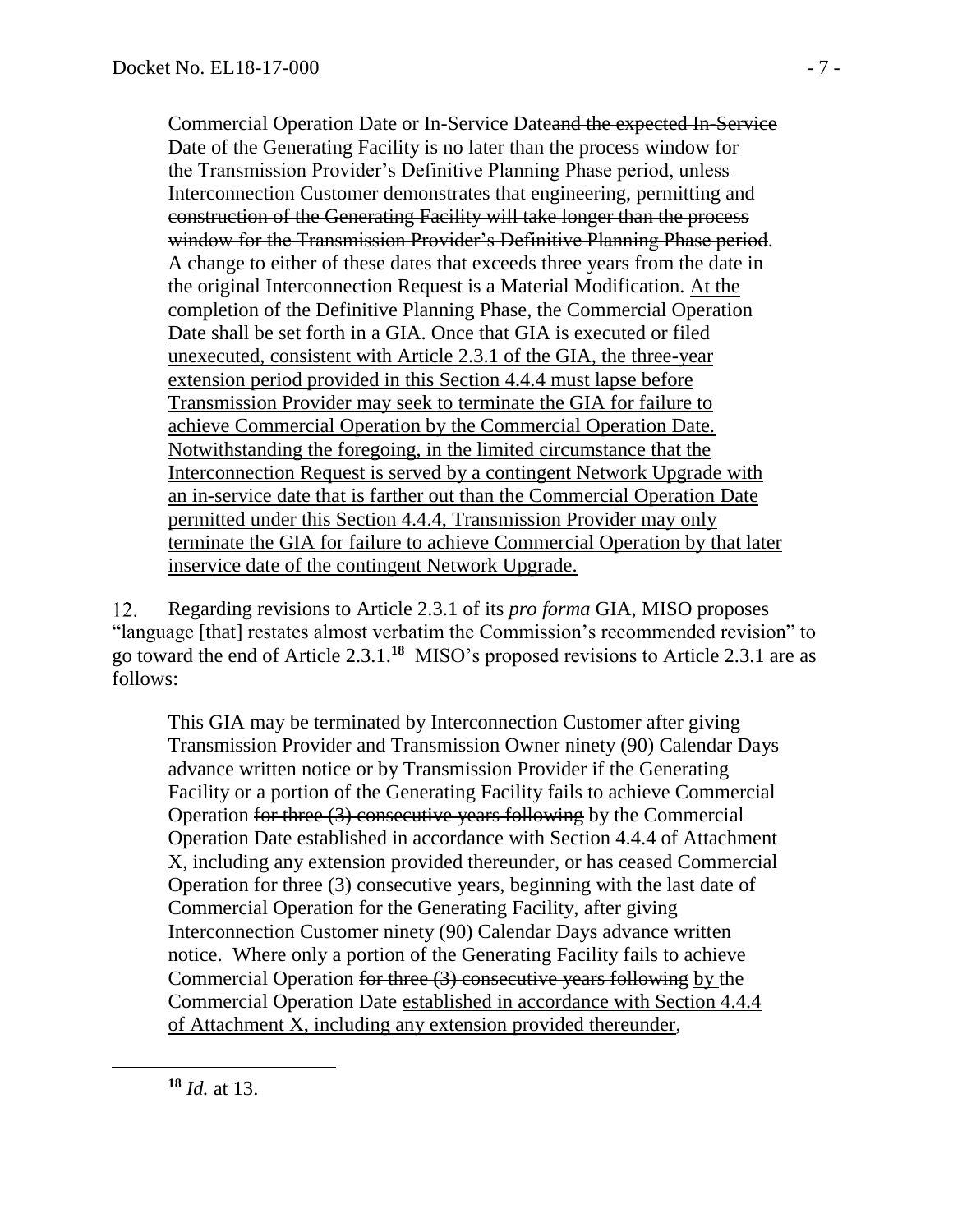Transmission Provider may only terminate that portion of the GIA. Notwithstanding the foregoing, in the limited circumstance that the Interconnection Request is served by a contingent Network Upgrade with an in-service date that is farther out than the Commercial Operation Date permitted under Section 4.4.4 of Attachment X, Transmission Provider may only terminate this GIA for failure to achieve Commercial Operation by that later inservice date of the contingent Network Upgrade. The Generating Facility will not be deemed to have ceased Commercial Operation for purposes of this Article 2.3.1 if Interconnection Customer can document that it has taken other significant steps to maintain or restore operational readiness of the Generating Facility for the purpose of returning the Generating Facility to Commercial Operation as soon as possible.

With regard to ensuring consistency between Section 4.4.4. of the GIP and 13. Article 2.3.1 of the *pro forma* GIA on allowing extensions of up to three years from the COD before MISO must seek to terminate a GIA, MISO proposes, as indicated in the above proposed revisions, to revise certain provisions within Article 2.3.1 of its *pro forma* GIA to explicitly reference Section 4.4.4 of the GIP. According to MISO, by expressly referencing Section 4.4.4 of the GIP, these revisions make clear that the COD is to be established in accordance with Section 4.4.4. Further, MISO states that these proposed revisions also remove any ambiguity as to which Tariff provision determines the COD and any permissible three-year extension beyond the COD, thereby providing greater certainty.**<sup>19</sup>**

14. EDF and E.ON state that Section 4.4.4 of the GIP and Article 2.3.1 of the *pro forma* GIA are imprecise, and it is unclear which provision applies after a GIA becomes effective. They argue that Section 4.4.4 of the GIP should apply only to the Definitive Planning Phase, i.e., from submission of an interconnection request until a GIA becomes effective. EDF and E.ON argue that once a GIA becomes effective, only Article 2.3.1 of the *pro forma* GIA should apply. Thus, under this approach, MISO would terminate an interconnection request pursuant to Section 4.4.4 of the GIP during the Definitive Planning Phase, and MISO would terminate a GIA pursuant to Article 2.3.1 of the *pro forma* GIA once there is an effective GIA.**<sup>20</sup>**

15. EDF and E.ON propose three revisions. First, they propose to remove the phrase "a change in milestones by another party to the GIA" from the GIP – as a circumstance that would allow an extension of the in-service date or COD so long as the extension is no longer than three years from the in-service date or COD listed in the interconnection

**<sup>19</sup>** *Id.* at 14.

**<sup>20</sup>** EDF and E.ON Initial Brief at 4.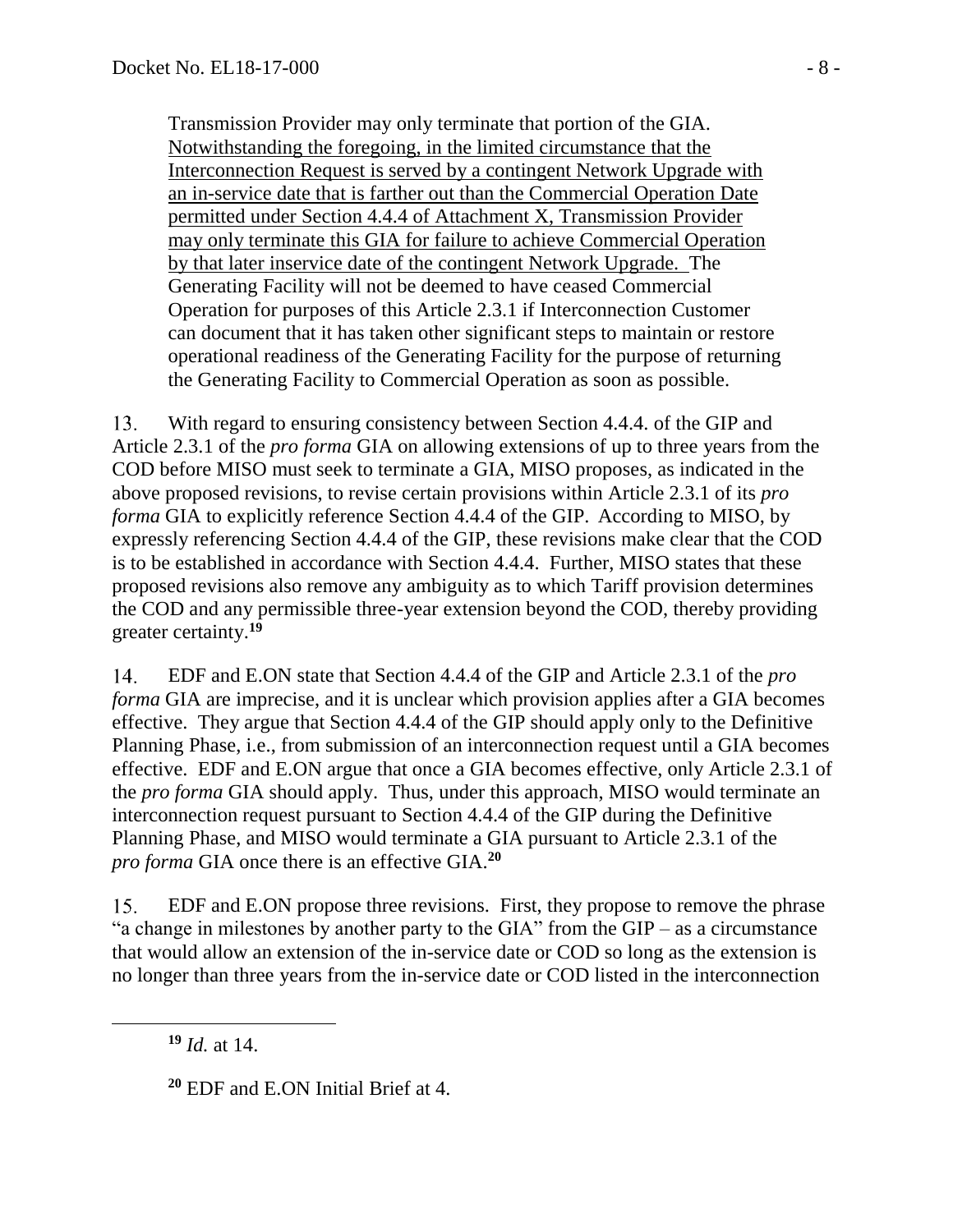request – and add it to MISO's *pro forma* GIA. With that change, EDF and E.ON explain that Section 4.4.4 of the GIP would only address events occurring during the Definitive Planning Phase and thus would remove any perceived inconsistency and ambiguity. Further, EDF and E.ON state that the in-service date/COD in a GIA could be extended if a party to the GIA, other than the interconnection customer, changes milestones that impact the in-service date/COD. EDF and E.ON argue that it is just and reasonable to allow for an in-service date/COD extension if those dates are impacted by events beyond the interconnection customer's control and the interconnection customer is not the cause.**<sup>21</sup>** EDF and E.ON argue that their proposed revision is cleaner than the Commission's suggestion to revise Section 4.4.4 of the GIP to reference Article 2.3.1 of the *pro forma* GIA, and they do not support the Commission's suggestion.**<sup>22</sup>**

Second, EDF and E.ON propose the addition of objective criteria to Article 2.3.1 16. of the *pro forma* GIA to provide guidance regarding extensions of the GIA beyond three years of the original COD. As part of these criteria, EDF and E.ON propose requiring that before MISO terminates a GIA, MISO must confirm that allowing a GIA extension will result in harm to lower-queued projects in the queue. Where MISO determines that lower-queued projects will be harmed, EDF and E.ON also propose that an interconnection customer be given the opportunity to demonstrate that its generating facility and GIA are still commercially viable under objective criteria that MISO would review before the interconnection customer's GIA is terminated, in order to remove subjectivity and guard against discrimination and non-transparency in MISO's termination decisions.**<sup>23</sup>** EDF and E.ON argue that the Commission has approved the use of commercial viability criteria in the California Independent System Operator's (CAISO) interconnection process.**<sup>24</sup>** In addition, EDF and E.ON argue that the existence of a contingent network upgrade should not be the sole circumstance for which MISO permits COD extensions beyond three years of the original COD. They argue that this is too limiting and does not reflect all legitimate circumstances that a party to a GIA could encounter, nor all the conditions that support a COD extension. EDF and E.ON contend that no matter the circumstance, if there is no material modification, then a COD extension should be allowed.**<sup>25</sup>**

**<sup>21</sup>** *Id.* at 5.

- **<sup>22</sup>** *Id*. at 5-6.
- **<sup>23</sup>** *Id*. at 6-8.
- **<sup>24</sup>** *Id.* at 8.
- **<sup>25</sup>** *Id.* at 9-10.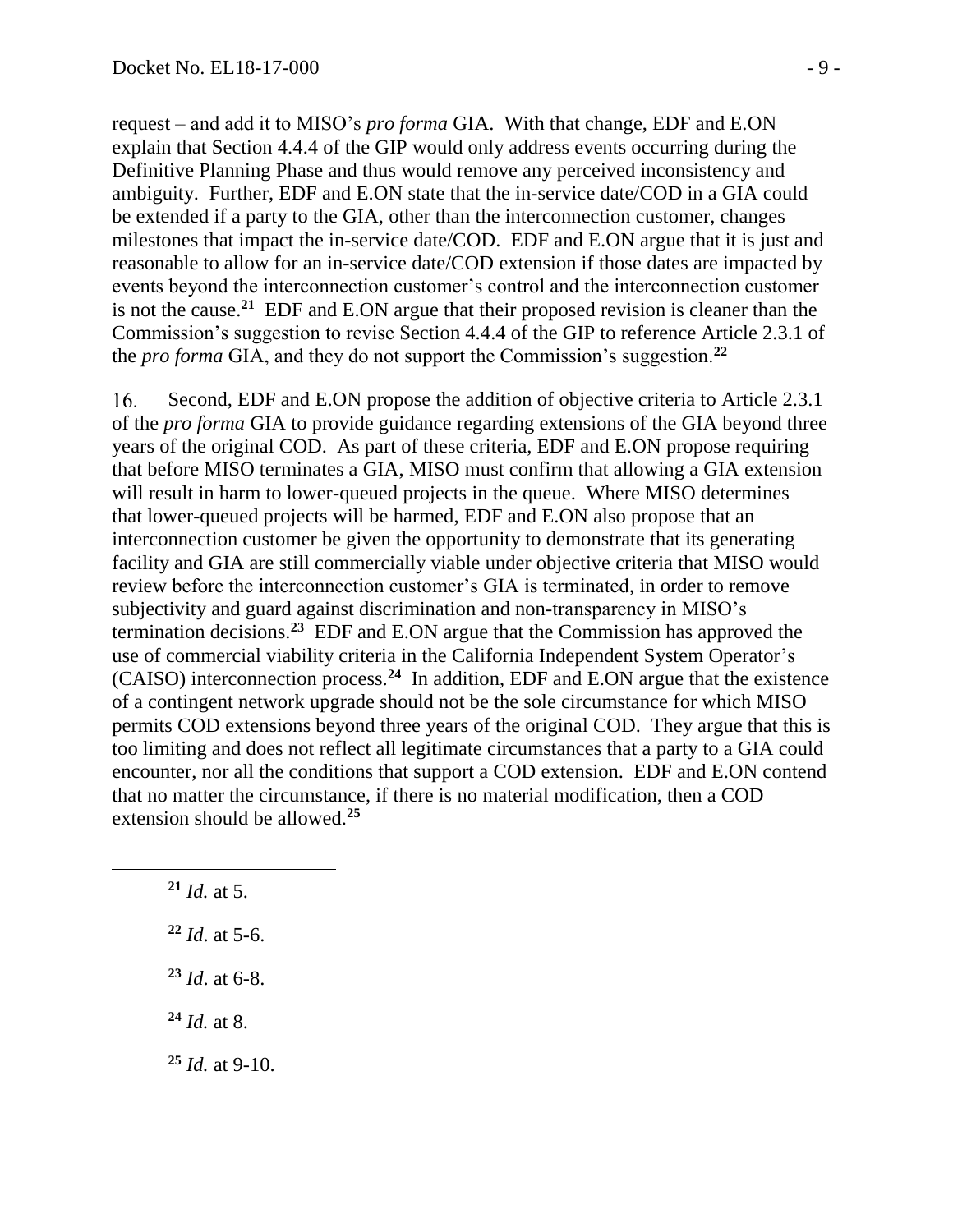17. Third, EDF and E.ON propose revising Article 2.3.1 of the *pro forma* GIA to provide that MISO will permit a COD extension beyond three years of the original COD if the generating facility has completed specific construction milestones demonstrating that the generating facility is not speculative in nature.**<sup>26</sup>** Consistent with their arguments above, EDF and E.ON propose a new paragraph for the end of current Article 2.3.1 of the *pro forma* GIA.**<sup>27</sup>**

## **B. Reply Briefs**

18. EDF and E.ON assert that their proposed Tariff revisions will result in greater clarity than the revisions proposed by MISO. EDF and E.ON argue that MISO provided no justification for its revisions and merely adopted suggestions made by the Commission in the October 19 Order.**<sup>28</sup>** EDF and E.ON emphasize that, under MISO's proposal, the phrase "a change in milestones by another party to the GIA" in Section 4.4.4 of the GIP would remain, thus retaining ambiguity between the GIP and *pro forma* GIA.

19. EDF and E.ON oppose MISO's proposed addition of the following language within Section 4.4.4 of the GIP: "Once that GIA is executed or filed unexecuted, consistent with Article 2.3.1 of the GIA, the three-year extension period provided in this Section 4.4.4 must lapse before Transmission Provider may seek to terminate the

**<sup>26</sup>** *Id.* at 10.

**<sup>27</sup>** EDF and E.ON's proposed addition to Article 2.3.1 is as follows (see EDF and E.ON Initial Brief at 13):

(b) If the Generating Facility or a portion of the Generating Facility fails to achieve Commercial Operation for three (3) consecutive years following the Commercial Operation Date, Transmission Provider shall allow a Commercial Operation Date extension if it would not result in Material Modification. MISO shall undertake a study to make this determination when requested by the Interconnection Customer. If Transmission Provider determines there would be a Material Modification, Interconnection Customer must satisfy and maintain the Commercial Viability Criteria in Transmission Provider's Tariff in order to extend the Commercial Operation Date. Notwithstanding the foregoing, if a party to this GIA, other than the Interconnection Customer, changes a milestone that impacts achieving the Commercial Operation Date, the Commercial Operation Date shall be reset to accommodate the change in milestone, with the three (3) consecutive years following the Commercial Operation Date running from that new Commercial Operation Date.

**<sup>28</sup>** EDF and E.ON Reply Brief at 1-2.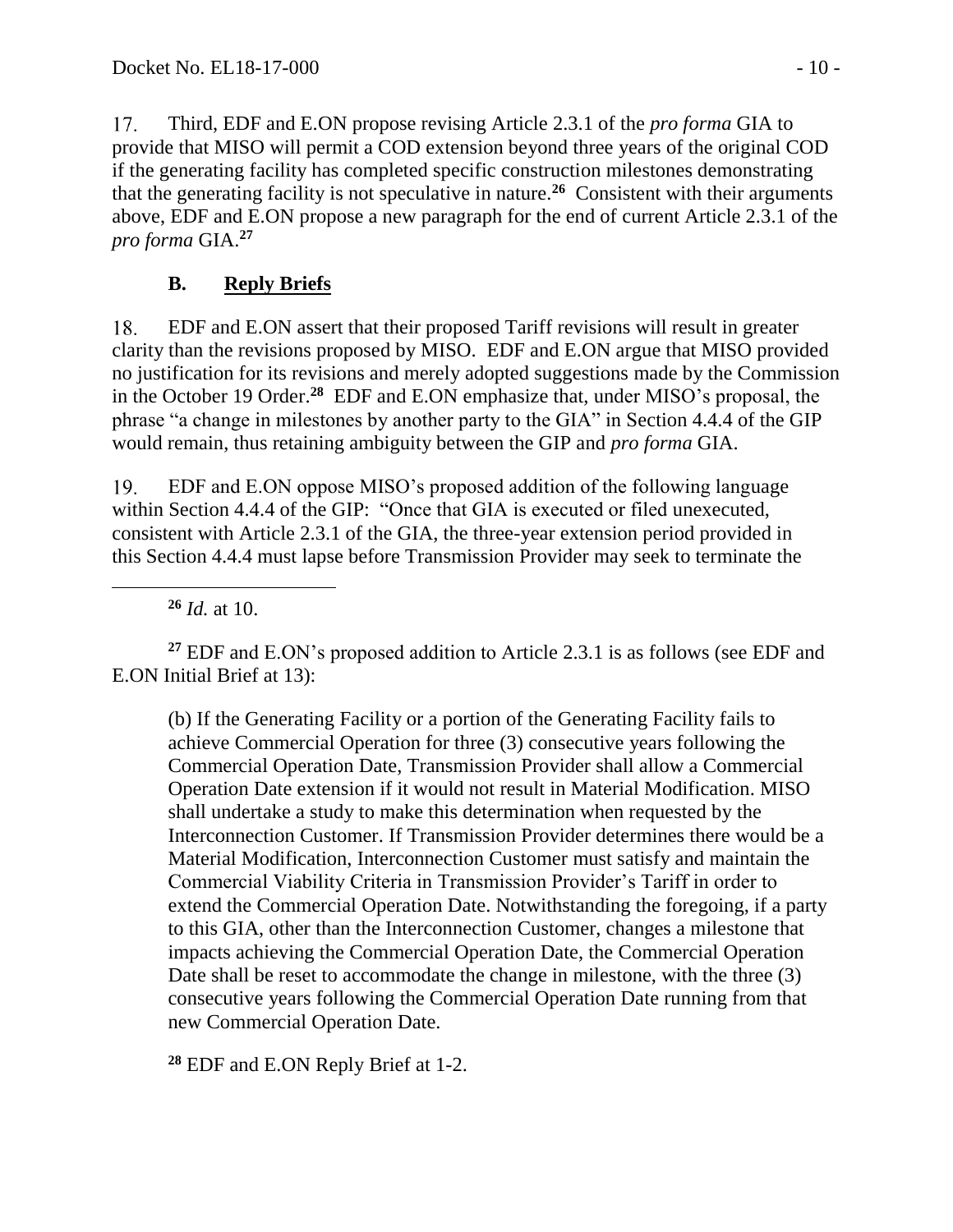GIA for failure to achieve Commercial Operation by the Commercial Operation Date."**<sup>29</sup>** EDF and E.ON argue that this language "add[s] to the confusion" by including further references to Article 2.3.1 of the *pro forma* GIA within Section 4.4.4 of the GIP.**<sup>30</sup>** Moreover, EDF and E.ON argue that MISO's proposed language can be interpreted to mean that the right to terminate under Article 2.3.1 of the *pro forma* GIA is linked to whether the three-year extension period articulated in Section 4.4.4 of the GIP has lapsed. Yet, EDF and E.ON contend, Section 4.4.4 does not provide for termination or withdrawal from MISO's queue. EDF and E.ON urge the Commission to avoid conflating MISO's GIP with its *pro forma* GIA.**<sup>31</sup>**

20. EDF and E.ON oppose listing the contingent network upgrade circumstance as the sole exception under which MISO will permit extensions beyond three years of the COD, arguing that MISO has not explained why a single exception is appropriate. They contend that the Commission's suggested exception in the October 19 Order was not tantamount to a finding that this exception was the sole just and reasonable exception. EDF and E.ON reiterate that if a COD extension does not impact any other interconnection request, there is no harm, and thus, no reason to deny a request to extend a COD beyond three years of the original COD. Further, E.ON and EDF reiterate that an interconnection customer should have the opportunity to demonstrate that its generating facility and GIA remain commercially viable. EDF and E.ON assert that the instant paper hearing provides the ideal forum to determine what criteria MISO should apply when evaluating whether to terminate a GIA.**<sup>32</sup>**

Finally, EDF and E.ON seek clarification regarding the implications of adding the 21. contingent network upgrade exception, or any broader exception, to Section 4.4.4 of the GIP and Article 2.3.1 of the *pro forma* GIA. EDF and E.ON contend that while MISO's proposed revision to Article 2.3.1 makes clear that a GIA will not be terminated if the exception applies, Section 4.4.4 has no comparable statement. EDF and E.ON assert that Section 4.4.4 should provide that, if such an exception occurs, it will not result in a material modification.**<sup>33</sup>**

 *Id*. at 3-5. *Id.* at 3. **<sup>31</sup>** *Id. Id.* at 5. *Id.* at 7.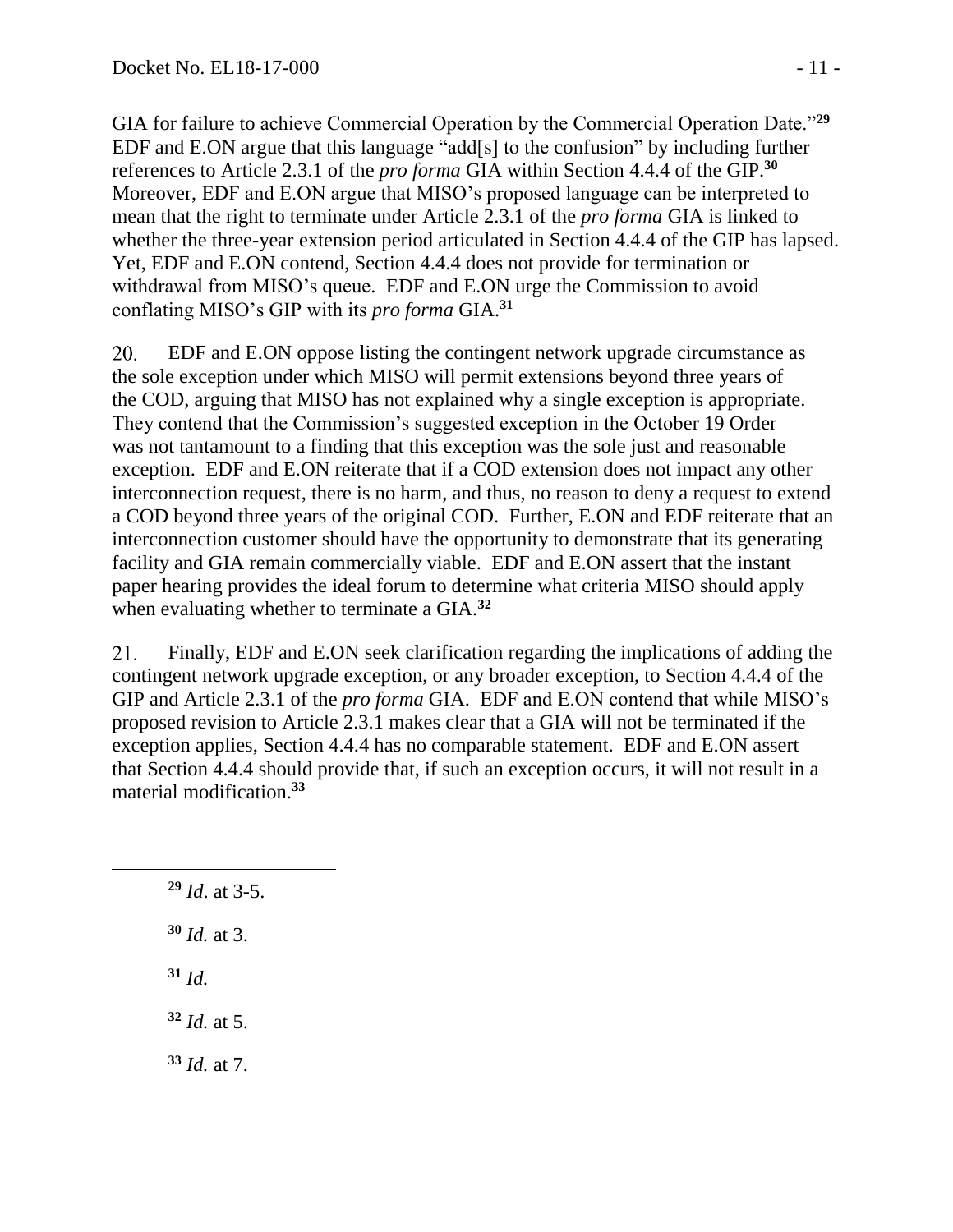22. MISO argues that EDF and E.ON's proposed revisions reflect a misunderstanding of the purpose of Section 4.4.4 of the GIP and are contrary to the Commission's objectives set forth in the October 19 Order. MISO argues that EDF and E.ON's proposed revisions go beyond what the Commission required, whereas its revisions address each of the Commission's concerns and eliminate the ambiguity identified by the Commission.**<sup>34</sup>**

23. MISO argues that EDF and E.ON's additional revisions to Article 2.3.1 of the *pro forma* GIA would increase ambiguity regarding COD extensions rather than eliminate it. For example, MISO criticizes their proposal to add the phrase "if a party to this GIA, other than the Interconnection Customer, changes a milestone that impacts achieving the [COD], the [COD] shall be reset to accommodate the change in milestone, with the three (3) consecutive years following the [COD] running from that new [COD]." MISO argues that this change would make the COD nebulous and thus would increase ambiguity and undermine commercial certainty for all parties to the GIA.**<sup>35</sup>**

24. Regarding EDF and E.ON's position that no matter the circumstance, if there is no material modification, then a COD extension should be allowed, MISO contends that EDF and E.ON's proposed change could push back the COD in perpetuity or at least until some unknown date.<sup>36</sup> Regarding EDF and E.ON's proposal to allow for a COD extension in a GIA if the generating facility has completed specific construction milestones, MISO argues that this potentially creates an open-ended COD. MISO contends that nothing would prevent an interconnection customer from subsequently revising its documentation, including its timeline, and forcing the COD to adjust to accommodate the revised construction timeline.**<sup>37</sup>** MISO reiterates that there are no other circumstances that warrant another general exception to the requirement that MISO terminate a GIA after three years from the original COD have lapsed, and that is why it did not propose any additional exceptions.**<sup>38</sup>**

25. Further, MISO argues that EDF and E.ON propose revisions to the Tariff that amount to an attempted end run around Commission precedent and the Commission's goals with respect to generator interconnection queue reform. MISO contends that EDF

**<sup>35</sup>** *Id*. at 6.

 $\overline{a}$ 

**<sup>36</sup>** *Id*. at 7.

**<sup>37</sup>** *Id*.

**<sup>38</sup>** *Id*. at 8.

**<sup>34</sup>** MISO Reply Brief at 4-5.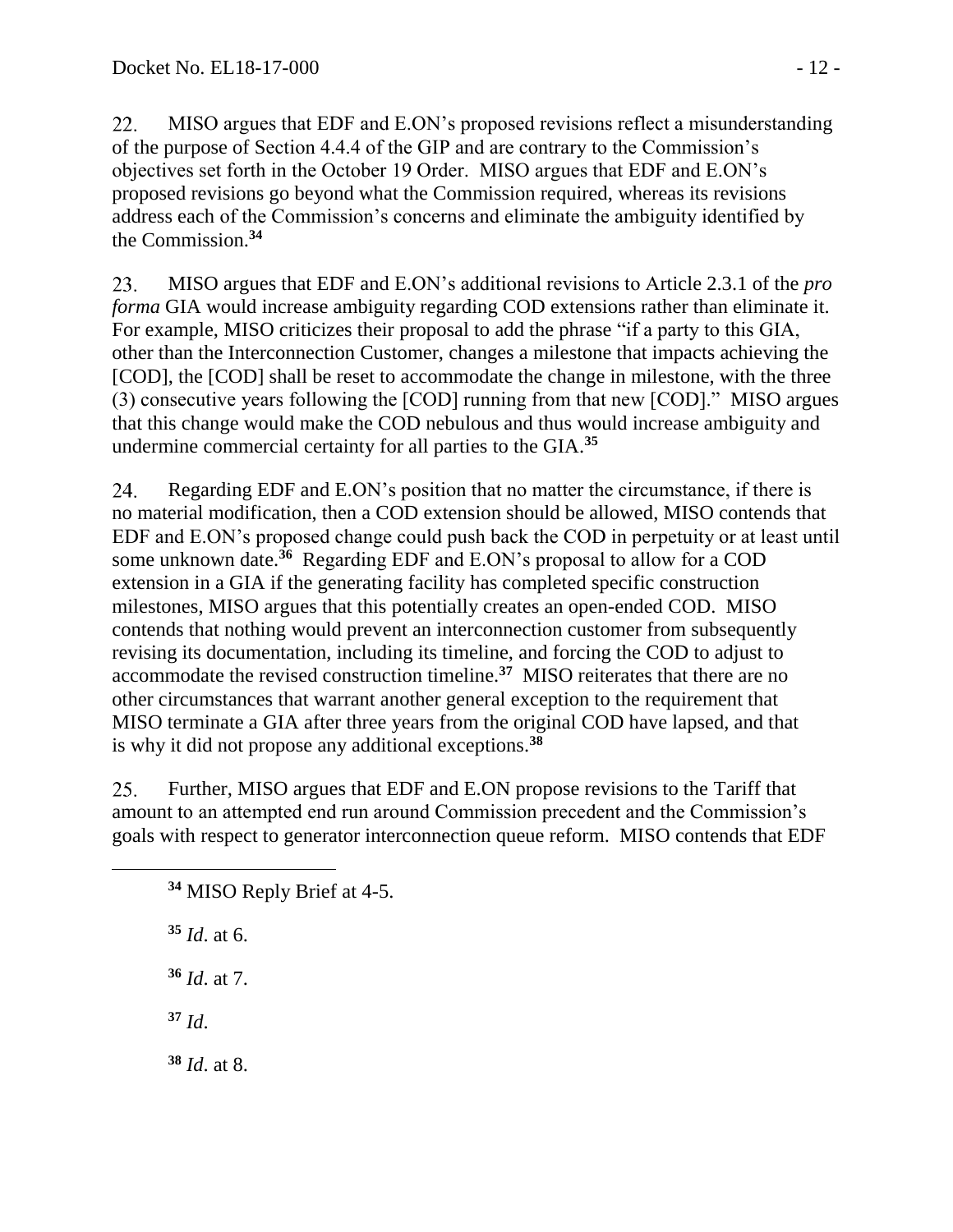and E.ON's proposed requirement that MISO grant a COD extension where it determines that projects lower in the queue would not be harmed runs counter to the Termination Rehearing Order, the *New Era* order, and the *Ellerth* order.**<sup>39</sup>** MISO states that in the Termination Rehearing Order, the Commission specifically abandoned its practice of considering whether the extension would harm generators lower in the interconnection queue.**<sup>40</sup>**

MISO also opposes EDF and E.ON's proposal to apply commercial viability 26. criteria. Noting the Commission's explanation that, under Section 4.4.4 of the GIP, any extension beyond the original COD is deemed to be a material modification except in very narrow circumstances, MISO argues that the fact that an interconnection customer could demonstrate commercial viability criteria is immaterial. According to MISO, the only cure for such a breach would be to achieve commercial operation.**<sup>41</sup>**

27. Additionally, MISO references the Commission's statement in the October 19 Order that, to the extent an interconnection customer believes relief from the COD deadline is appropriate, it may seek waiver of the applicable Tariff provision or submit a complaint pursuant to section 206 of the FPA. MISO states that such a proceeding would be an appropriate venue for EDF and E.ON's request that there should be room to allow for COD extension in a GIA beyond the three-year period if the generating facility has completed specific construction milestones. In such a proceeding, MISO states that EDF and E.ON would be required to either comply with the Commission's stringent requirements regarding tariff waiver requests or, alternatively, bear the burden of proof required by section 206 of the FPA to demonstrate that the existing provisions are not just and reasonable.**<sup>42</sup>**

MISO disputes EDF and E.ON's argument that after a GIA is effective, it becomes 28. the primary governing document. According to MISO, while the GIA memorializes the arrangement reached in the GIP process, the GIP continues to apply.**<sup>43</sup>** Further, MISO

 $\overline{a}$ **<sup>39</sup>** *Id*. at 9 (citing Termination Rehearing Order, 161 FERC ¶ 61,077; *Midcontinent Indep. Sys. Operator, Inc.*, 147 FERC ¶ 61,198 (2014) (*New Era*); *Midwest Indep. Transmission System Operator, Inc.*, 143 FERC ¶ 61,114 (2013) (*Ellerth*)).

**<sup>40</sup>** *Id*. (citing Termination Rehearing Order, 161 FERC ¶ 61,077 at n.37).

**<sup>41</sup>** *Id*. at 10.

**<sup>42</sup>** *Id*. at 11.

**<sup>43</sup>** *Id*. at 12 (citing Termination Rehearing Order, 161 FERC ¶ 61,077 at P 19; *New Era*, 147 FERC ¶ 61,198 at PP 30, 32; *Ellerth*, 143 FERC ¶ 61,114 at P 26).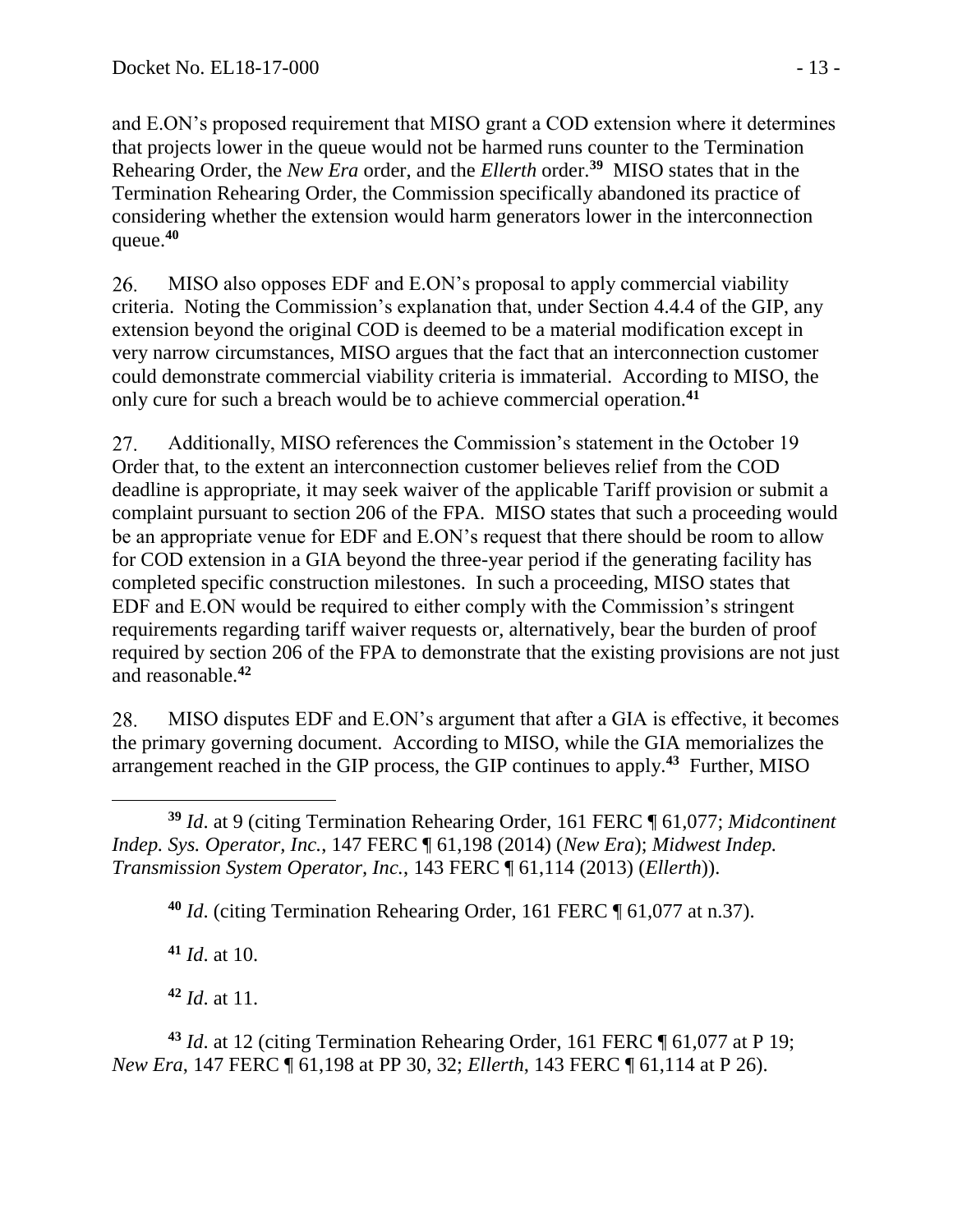argues that Section 4.4.4 of the GIP and Article 2.3.1 of the *pro forma* GIA accomplish different purposes. MISO states that Section 4.4.4 addresses modifications to the generator interconnection request, which may occur before or after a GIA has been executed, whereas Article 2.3.1 addresses termination of the GIA, whether due to failure to achieve commercial operation or otherwise. **44**

## **IV. Discussion**

## **A. Procedural Matters**

29. Pursuant to Rule 214 of the Commission's Rules of Practice and Procedure, 18 C.F.R. § 385.214 (2017), the timely, unopposed motions to intervene serve to make the entities who filed them parties to this proceeding.

30. Pursuant to Rule 214(d) of the Commission's Rules of Practice and Procedure, 18 C.F.R. § 385.214(d) (2017), the Commission will grant the late-filed motions to intervene given the entities' interest in the proceeding, the early stage of the proceeding, and absence of undue prejudice or delay.

# **B. Substantive Matters**

31. As an initial matter, we find that MISO's Tariff provisions in Section 4.4.4 of the GIP and Article 2.3.1 of the *pro forma* GIA are unjust and unreasonable because the termination clauses contained therein are inconsistent and MISO's Tariff must therefore be revised to correct the inconsistency as discussed below.

32. In this order, we find MISO's proposed revisions to Attachment X of its Tariff (that contains MISO's GIP and *pro forma* GIA) that clarify the termination clauses in both the GIP and *pro forma* GIA, with the additional modifications discussed below, to be just and reasonable.

33. In order to achieve consistency in the termination provisions found in Section 4.4.4 of the GIP and Section 2.3.1 of the *pro forma* GIA, MISO proposes revisions to ensure that the termination clause in the GIP matches the termination clause in the *pro forma* GIA. We accept MISO's proposal with the modifications discussed below. With regard to the Commission's suggestion in the October 19 Order that revising Section 4.4.4 of the GIP to reference Article 2.3.1 of the *pro forma* GIA might address the Commission's concerns regarding a potential inconsistency between the two provisions, MISO has instead suggested revisions to Article 2.3.1 of the *pro forma* GIA to reference Section 4.4.4 of the GIP. MISO argues that, in the interest of clarity, Article 2.3.1 of the *pro forma* GIA should explicitly reference Section 4.4.4 of the

**<sup>44</sup>** *Id*. at 12-13.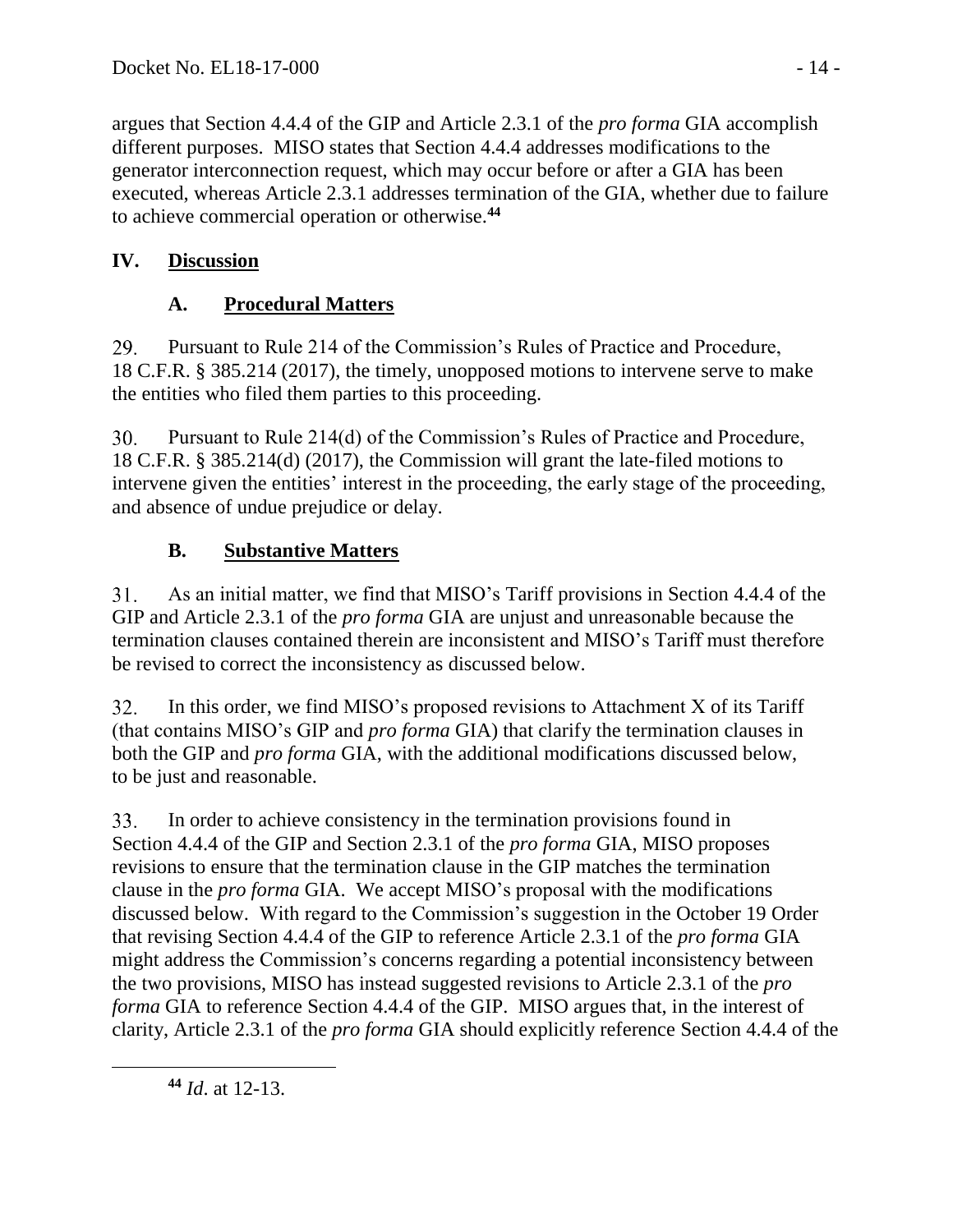GIP. MISO further points out that by referencing the COD established in Section 4.4.4 of the GIP, there will be no ambiguity regarding which provision determines a potential termination date. We find that this is an acceptable alternative to address the concerns. We also agree with MISO that the GIP and *pro forma* GIA are intended to work together, and although the *pro forma* GIA "memorializes the arrangements reached in the GIP,"**<sup>45</sup>** the GIP does continue to apply even after execution of a GIA; therefore, specifically referring to the correct section of the GIP in the *pro forma* GIA is preferable to separating the two documents entirely in these circumstances.

34. We are not persuaded by EDF and E.ON's suggestion that the two documents should be separate and that the phrase "a change in milestones by another party to the GIA" should be removed from the list of circumstances in Section 4.4.4 of the GIP under which an interconnection customer may request an extension of the COD or in-service date (up to three years) after entering the Definitive Planning Phase, without the change being considered a material modification. EDF and E.ON argue that this circumstance should instead be listed in the *pro forma* GIA.**<sup>46</sup>** We find that MISO's proposed revisions place, in one location, the universe of circumstances under which an interconnection customer may request an extension of the COD or in-service date (up to three years) after the Definitive Planning Phase commences. The execution, or requested unexecuted filing, of a GIA occurs after the Definitive Planning Phase commences, so it is still appropriate to include "a change in milestones by another party to the GIA" within the list of circumstances in Section 4.4.4 of the GIP. We also note that isolating this circumstance (within the *pro forma* GIA) from the rest of the list of circumstances (within the GIP) could cause confusion as to the full list of circumstances under which an interconnection customer may extend its COD or in-service date.

However, we also find that MISO's proposed revisions, as written, lack clarity as 35. to the three-year period that must lapse before MISO must seek to terminate a GIA for failure of a generating facility to achieve commercial operation by the COD. MISO's current Article 2.3.1 of the *pro forma* GIA states that, "This GIA may be terminated… if the Generating Facility or a portion of the Generating Facility fails to achieve

**<sup>45</sup>** *Id.* at 12.

 $\overline{a}$ 

**<sup>46</sup>** EDF and E.ON also appear to propose that a change in milestones by another party to the GIA that impacts achieving the COD should allow for unlimited extensions of the COD as an exception to the requirement that MISO shall terminate a GIA if commercial operation is not achieved within three years after the COD. We reject this proposal for the same reasons we reject EDF and E.ON's other proposed exceptions in the discussion below, namely that it is inconsistent with the Commission's objective of providing clarity and certainty in MISO's Tariff provisions governing GIA terminations for failure to meet the COD. *See infra* at P 38.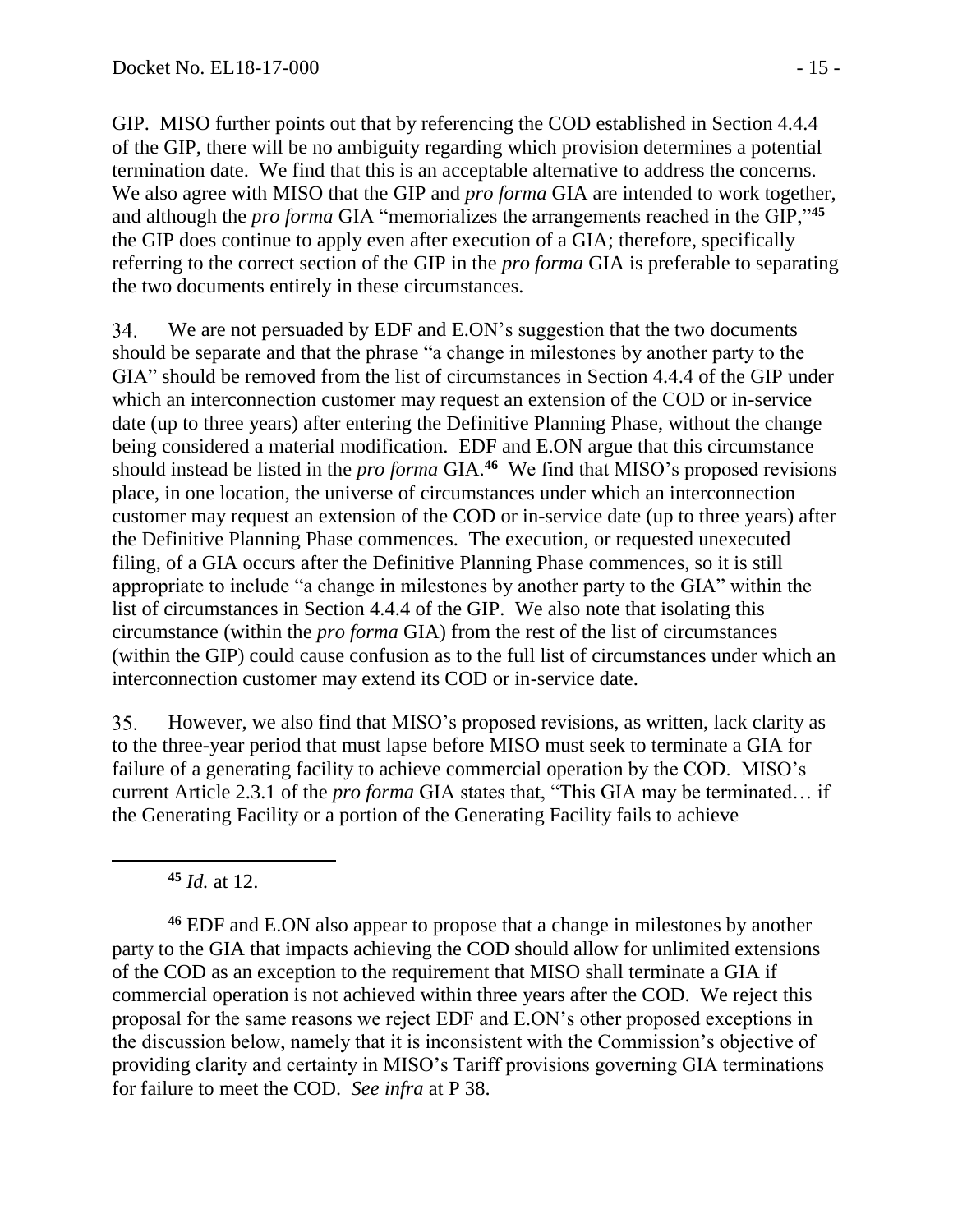$\overline{a}$ 

Commercial Operation for three (3) consecutive years following the Commercial Operation Date." In MISO's proposed revisions to Section 4.4.4 of the GIP, it is not clear that MISO may not terminate a GIA until three years following the COD as stated in the GIA (which would make it consistent with Article 2.3.1 of the *pro forma* GIA), as the Commission stated in the October 19 Order. Our concerns must be addressed with the following revisions to MISO's proposed revisions to Section 4.4.4 of MISO's GIP (revisions shown in bold) in the compliance filing ordered below:

At the completion of the Definitive Planning Phase, the Commercial Operation Date shall be set forth in a GIA. **Consistent with Article 2.3.1 of the GIA, o-Once** that GIA is executed or filed unexecuted, **if the Generating Facility fails to reach Commercial Operation by the Commercial Operation Date, such Commercial Operation Date may be extended by Interconnection Customer for a period up to three (3) consecutive years, after which consistent with Article 2.3.1 of the GIA, Transmission Provider shall terminate the GIA if the Generating Facility has still failed to reach Commercial Operation the three-year extension period provided in this Section 4.4.4 must lapse before Transmission Provider may seek to terminate the GIA for failure to achieve Commercial Operation by the Commercial Operation Date**. Notwithstanding the foregoing, in the limited circumstance that the Interconnection Request is served by a contingent Network Upgrade with an in-service date that is farther out than the Commercial Operation Date permitted under this Section 4.4.4, Transmission Provider **mayshall** only terminate the GIA for failure to achieve Commercial Operation by that later in-service date of the contingent Network Upgrade.

36. Further, our concerns must be addressed with the following revisions to clarify MISO's proposed revisions to Article 2.3.1 of MISO's *pro forma* GIA (revisions shown in bold) in the compliance filing ordered below: **47**

This GIA may be terminated by Interconnection Customer after giving Transmission Provider and Transmission Owner ninety (90) Calendar Days advance written notice **or. This GIA shall be terminated by** Transmission Provider if the Generating Facility or a portion of the Generating Facility fails to achieve Commercial Operation for three (3) consecutive years following by the Commercial Operation Date established in accordance with Section 4.4.4 of Attachment X, including any extension provided thereunder, or has ceased

**<sup>47</sup>** We note that while MISO has stricken language from Article 2.3.1 of the *pro forma* GIA referencing that three years from the COD must lapse before MISO seeks termination of the GIA for failure to reach commercial operation, that three year extension is now provided for in Section 4.4.4 of the GIP.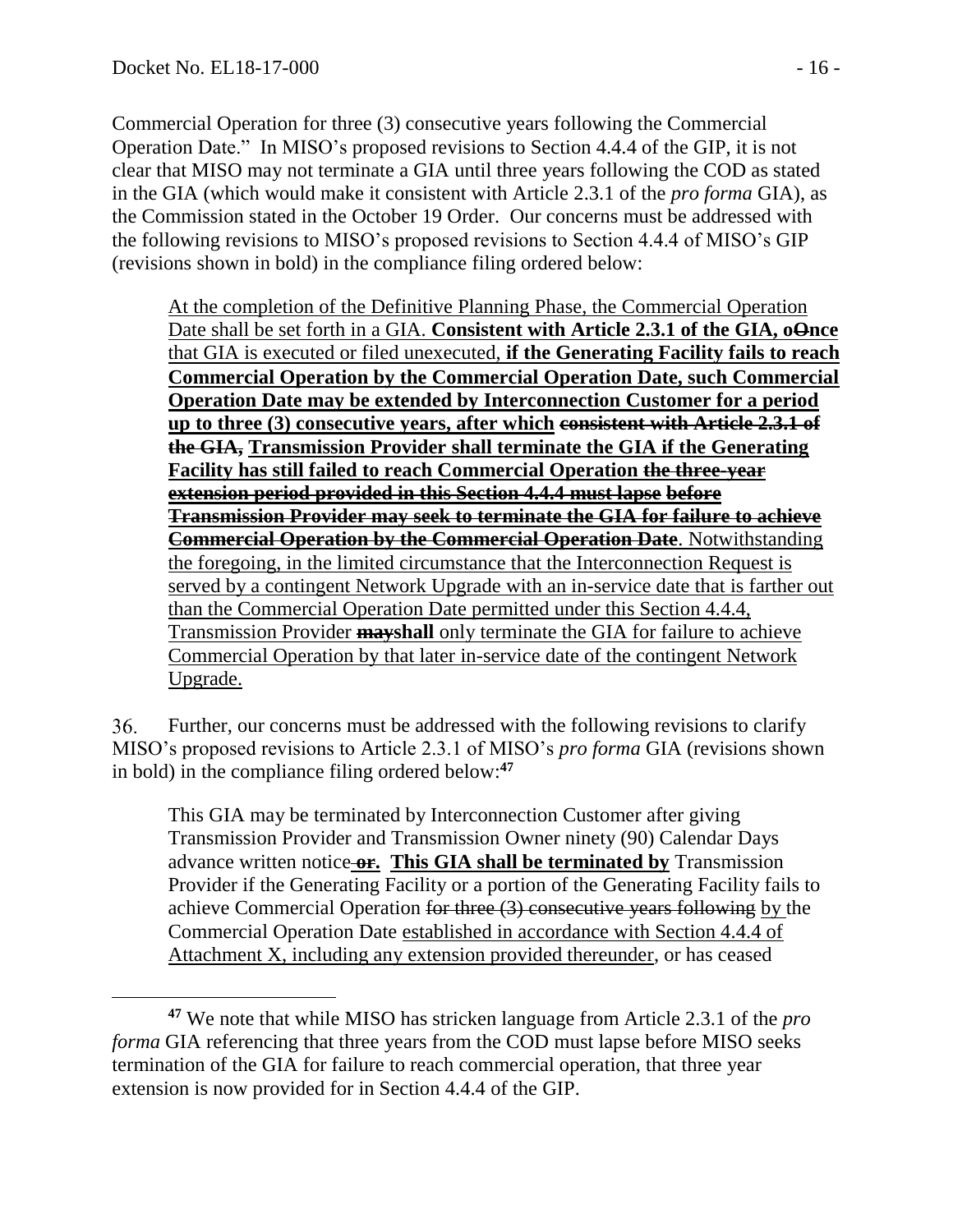Commercial Operation for three (3) consecutive years, beginning with the last date of Commercial Operation for the Generating Facility, after giving Interconnection Customer ninety (90) Calendar Days advance written notice. Where only a portion of the Generating Facility fails to achieve Commercial Operation for three (3) consecutive years following by the Commercial Operation Date established in accordance with Section 4.4.4 of Attachment X, including any extension provided thereunder, Transmission Provider **mayshall** only terminate that portion of the GIA. Notwithstanding the foregoing, in the limited circumstance that the Interconnection Request is served by a contingent Network Upgrade with an inservice date that is farther out than the Commercial Operation Date permitted under Section 4.4.4 of Attachment X, Transmission Provider **mayshall** only terminate this GIA for failure to achieve Commercial Operation by that later inservice date of the contingent Network Upgrade.

37. We also find just and reasonable MISO's proposal to add a single exception in both Section 4.4.4 of the GIP and Article 2.3.1 of the *pro forma* GIA to the requirement that MISO shall terminate a GIA if commercial operation is not achieved within three years after the COD. MISO's proposed exception is that, if a contingent facility does not go into service within three years of the COD, MISO cannot terminate the GIA until the in-service date of the contingent facility. We find that MISO's exception is consistent with the Commission's previous findings, as noted in the October 19 Order, that a transmission provider should not force a customer to use a COD that is earlier than the inservice date of the network upgrades that would permit the requested interconnection service.**<sup>48</sup>**

38. EDF and E.ON request other exceptions to the three year extension of the COD, as they argue that the single exception MISO proposes regarding contingent facilities is too limiting. EDF and E.ON propose that extensions should be allowed for any project as long as MISO determines in a study that the extension does not adversely affect lowerqueued customers triggering the material modification provisions in the Tariff. However, they also propose that even if a study shows that an extension would cause a material modification, the customer should be allowed to meet some unspecified "commercial viability criteria" to extend the COD. Outside of listing the CAISO commercial viability criteria and referring to them as a best practice that they are "not wed to," **<sup>49</sup>** EDF and E.ON do not propose any specific criteria for this case. The Tariff language proposed by EDF and E.ON would essentially allow for any COD extension and is therefore

**<sup>49</sup>** EDF and E.ON Initial Brief at 9.

**<sup>48</sup>** October 19 Order, 161 FERC ¶ 61,076 at P 11 & n.14 (citing *Southwest Power Pool, Inc., 147 FERC* **[61,201, at P 114 (2015)).**